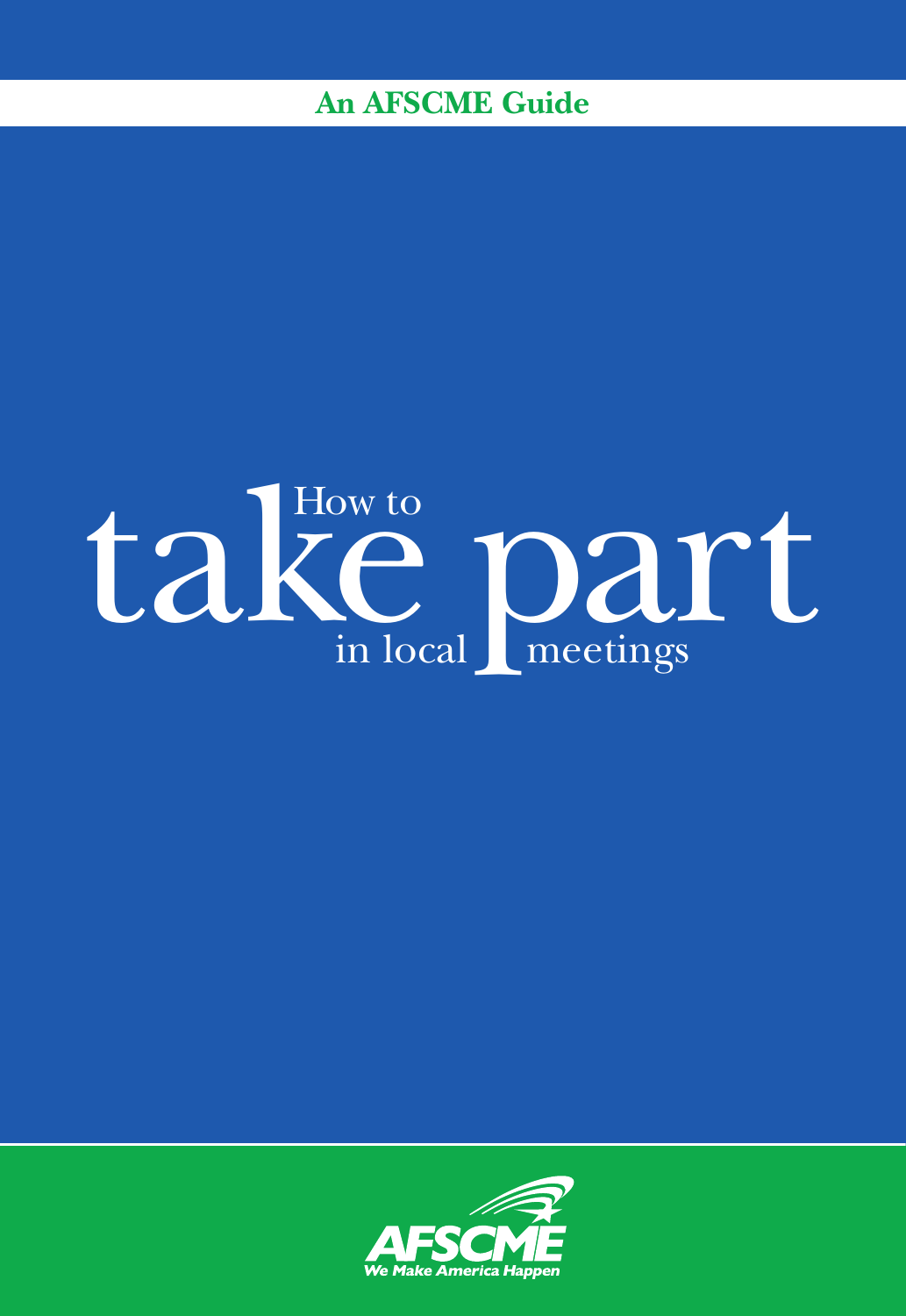#### **Introduction**

In AFSCME's *International Constitution*, The Bill of Rights for Union Members states: "Active discussion of union affairs shall be encouraged and protected within this organization. … Members shall have the right to full participation, through discussion and vote, in the decision-making processes of the union." At the local union level, membership meetings are where this democratic expression takes place and members make decisions on what they want their local to do.

Membership meetings serve several purposes, including:

- Conducting union business
- Making decisions on the actions that the union will take on issues important to the membership
- Providing information to the members on issues and topics of interest. Information can come from such sources as local leaders, staff representatives, guest speakers, etc.

To conduct the union's business in a democratic, effective and orderly manner, it is important to have a set of rules to go by. AFSCME's *Constitution* and the constitutions of almost all locals and councils specify that "Robert's Rules of Order" be used to govern our meetings. Following are some guidelines to help you take part in your local union meetings.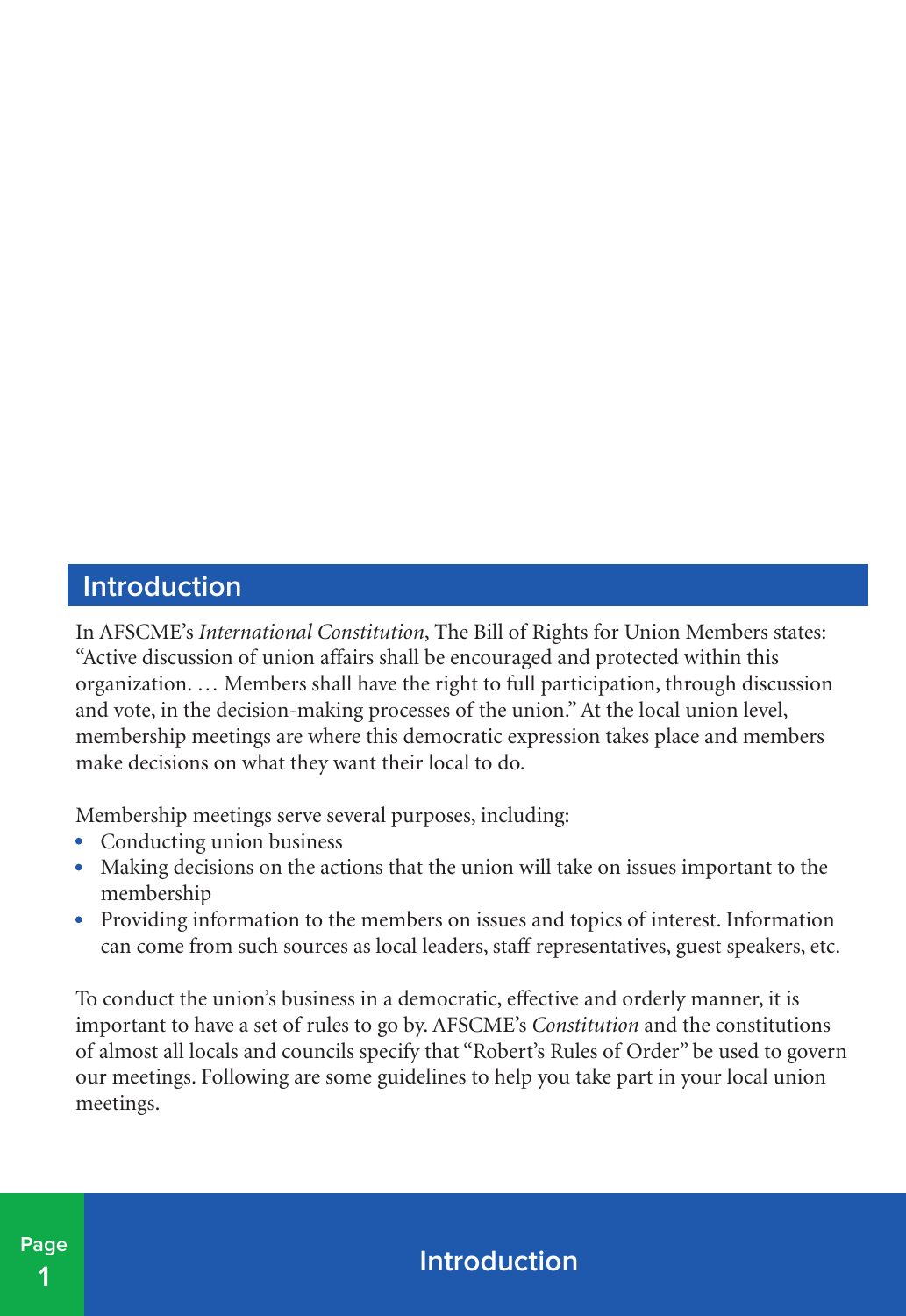### **Making a Motion**

If you want your local to do something – to take an action – the first step is to make a **Motion.** Motions can cover a wide range of actions – from routine business matters to major new activities you want your local to undertake. Getting your idea "on the floor" for discussion happens in three steps:



**Step 1:** To make a motion you must be recognized by the Chair. In most local meetings that means raising your hand and being called on by the Chair. Then you make your motion. For example, if you want the local to start publishing a newsletter you would say: **"I move that our local publish a newsletter."** Or if you think the local should have an education committee, you would say: **"I move that we establish an education committee."**



Step 2: Before your motion is taken up, there must be a **second.** Some other person will have to say: **"I second the motion."** A second to the motion shows that at least two people are interested. If there is no second, the meeting will go on to other business.



**Page**

Step 3: The Chair will then ask: **"Is there any discussion?"** At that point, you or anyone else can speak – but only about the motion on the floor.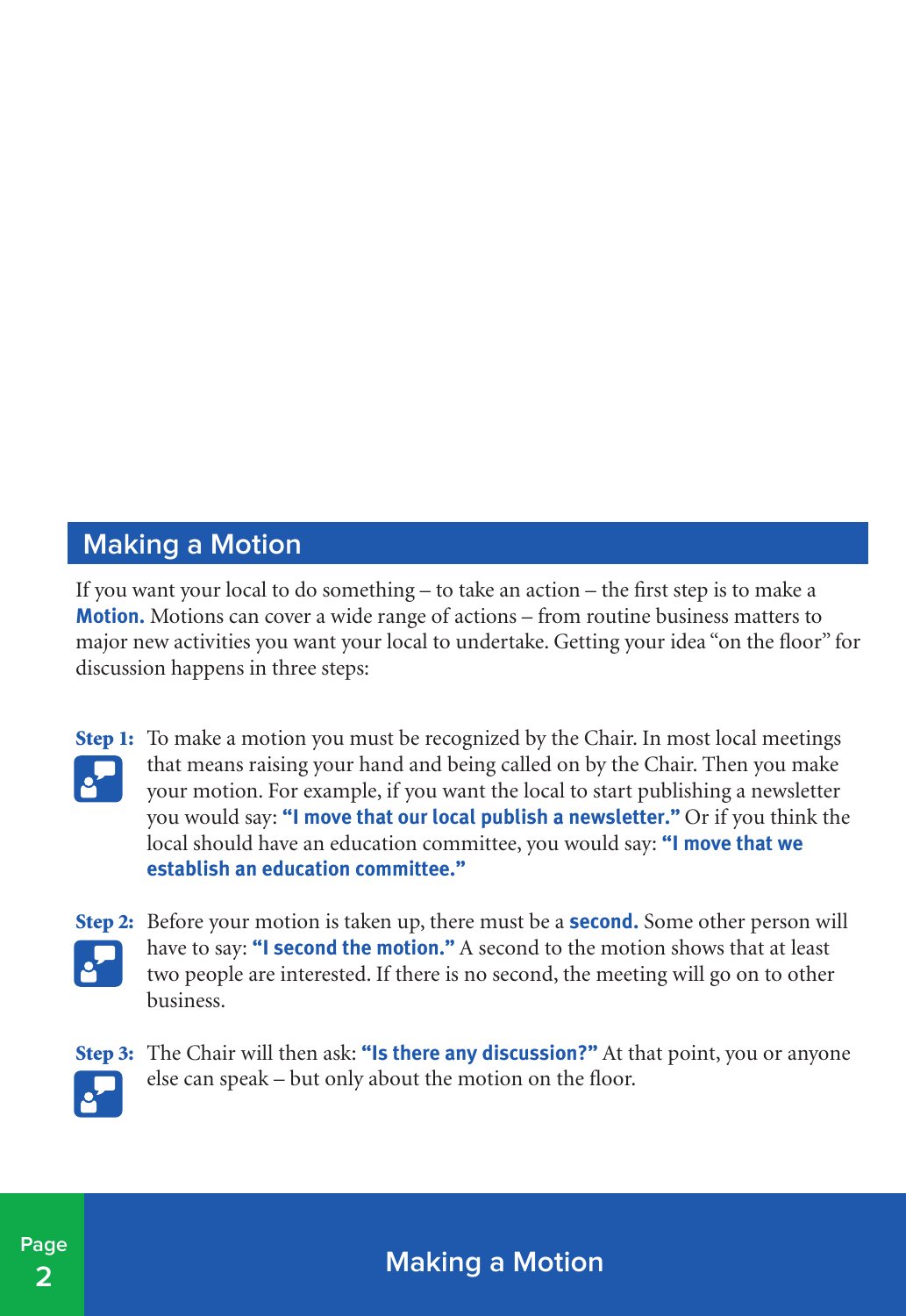#### **Speaking on a Motion**

Once a motion is on the floor and the Chair calls for discussion, you or anyone else can speak on the motion. You can speak in favor of the motion or you can speak against the motion. The first step is to be recognized by the Chair – usually by raising your hand to signal the Chair that you want to speak. Then wait until the Chair recognizes you. Only the person recognized by the Chair may speak. By having only one person speak at a time, we get *a chance to hear what each person has to say.*

When you speak, keep to the subject being discussed. If the group is talking about a motion regarding raising money for PEOPLE, then you must talk about that topic. If you do not speak to the issue that is on the floor, the Chair will rule that your remarks are "out of order."



**Speaking on a Motion**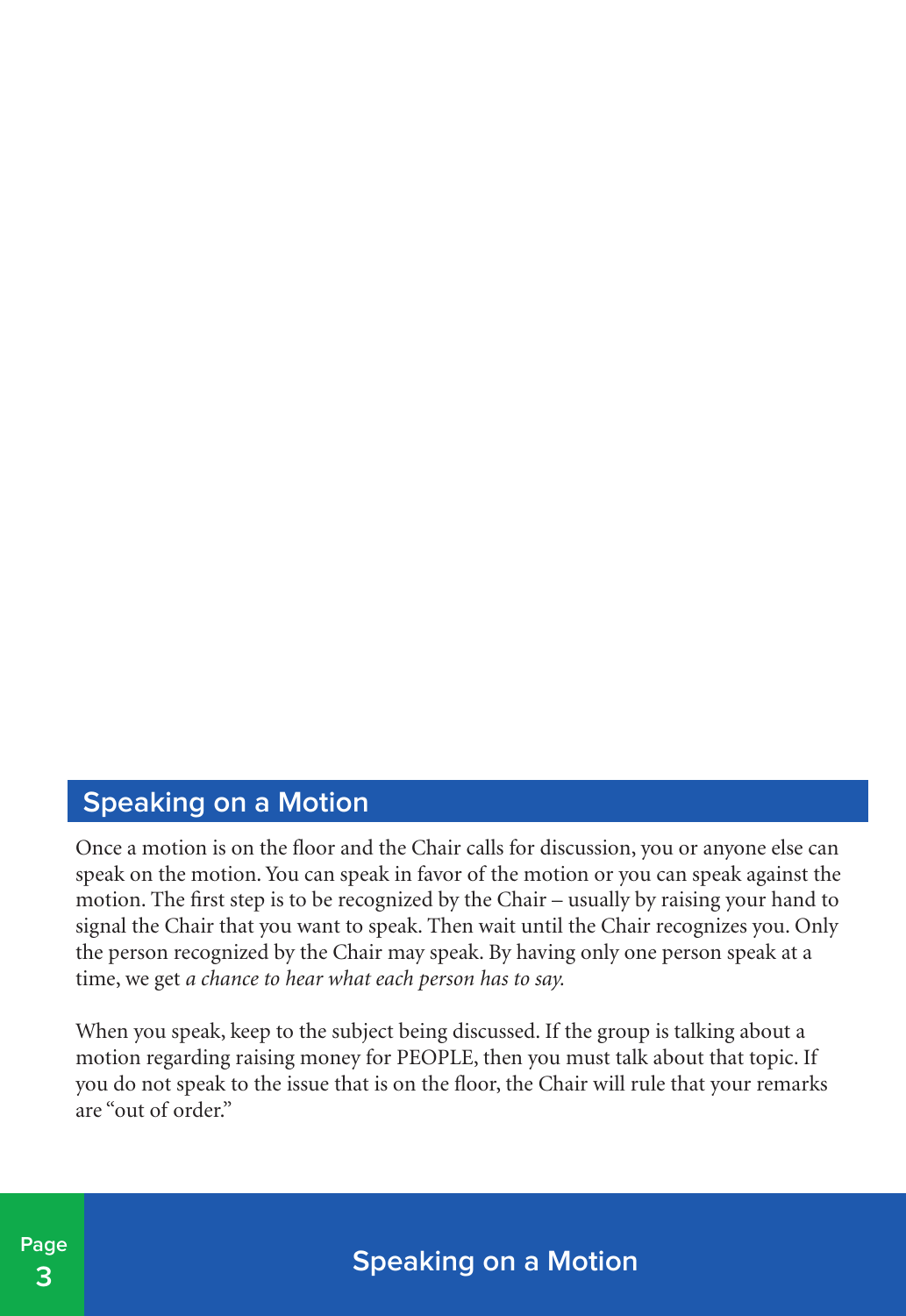### **Offering an Amendment**

Sometimes you may think a motion isn't clear, or it could be improved or made more specific. You might want to add to or change part of it. You can do this by offering an **Amendment** to that motion.

- Again, the first step is to get recognized by the Chair. Then (using the  $\mathbf{e}^{\mathbf{y}}$ newsletter example) you might say: **"I move we amend the motion to publish a newsletter once a month and distribute it to all members."** Once again, any proposed amendment requires a second. Then the Chair will say: **"Is there any discussion on the amendment?"** At that point, you or anyone else can speak, but only on the amendment just offered.
- When it comes to voting, the amendment is voted on first. The Chair will restate the amendment – so everyone is clear about what they are voting on – and then say: **"Those in favor say 'Aye.' [Pause.] Those opposed say 'No.' "** The amendment must be supported by a majority of members voting, or more than half of those members who vote on the issue. If it passes, the Chair will say: **"We will now resume discussion on the main motion as amended."** You then go back to discussing and then voting on the main motion, which now includes the amendment. If the amendment is defeated, the Chair will say: **"The amendment was defeated. Is there any further discussion on the main motion?"** Then the main motion is discussed and voted on without the amendment.

The purpose of an amendment is to make the main motion better, not to change it entirely. If you don't like a motion, the best thing to do is defeat it, and then make another motion. Amendments must be "germane," or in some way involve the same question raised by the motion. If an amendment that is offered is not germane, the Chair should rule that amendment "out of order."

**Offering an Amendment**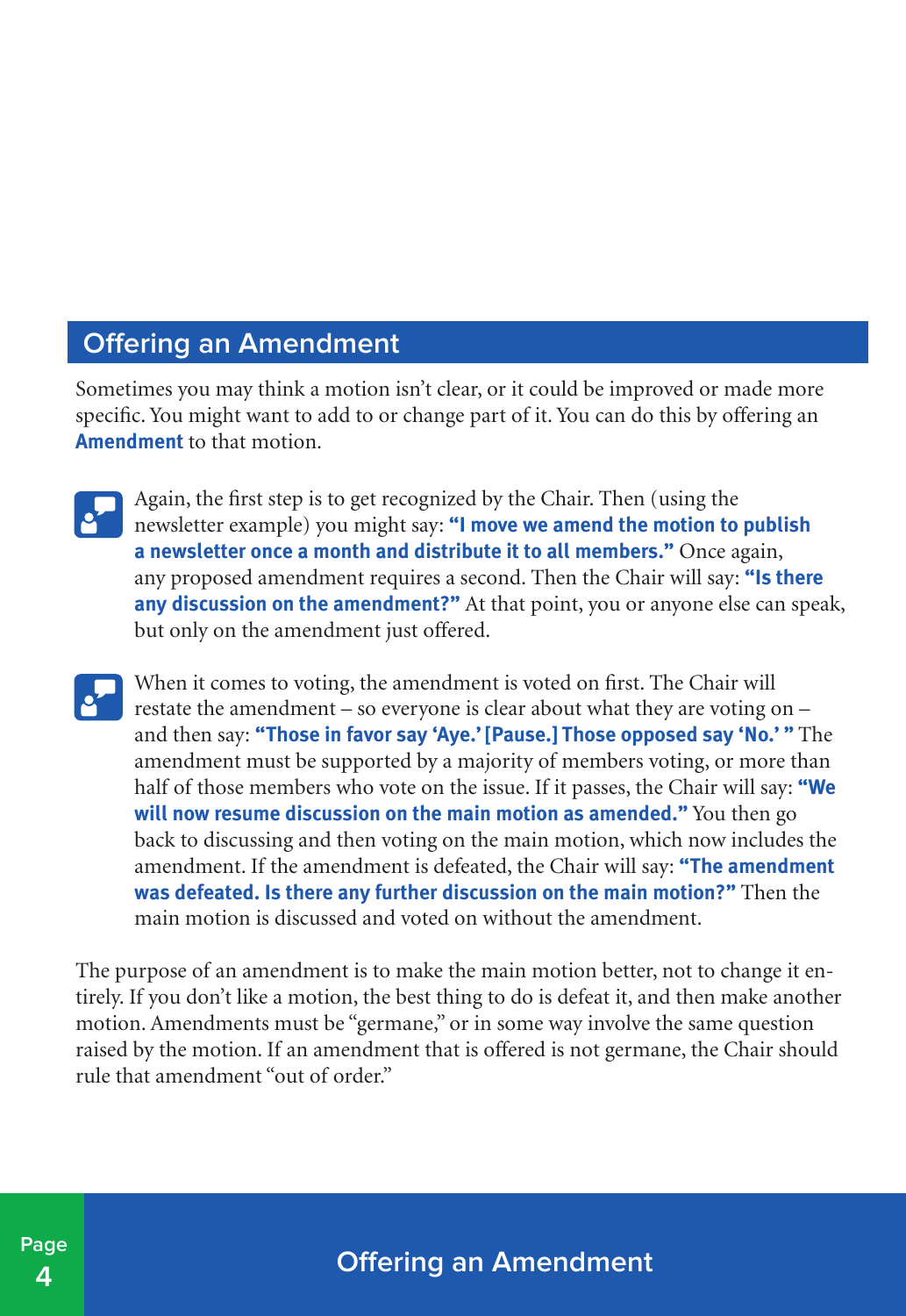### **Ending Debate**



If you think the discussion has gone on long enough and want it stopped, here's what you can do: First, get recognized by the Chair and say: **"I move we close debate"** or **"I call the question"** or **"I move the previous question."** They all mean the same thing: **Let's end the debate.**



There will have to be a second to your motion. Then the Chair will say: **"We are now voting on whether or not to end debate."** A vote is conducted, and this vote requires the support of two-thirds of the members present and voting.



If the motion to end debate is passed, the Chair will say: **"We will now vote on the motion that is on the floor."** The Chair will restate the motion – so everyone is clear about what they are voting on – and then say: **"Those in favor say 'Aye.' [Pause.] Those opposed say 'No.'"** Here the majority rules. The motion is either passed or defeated.

**Ending Debate**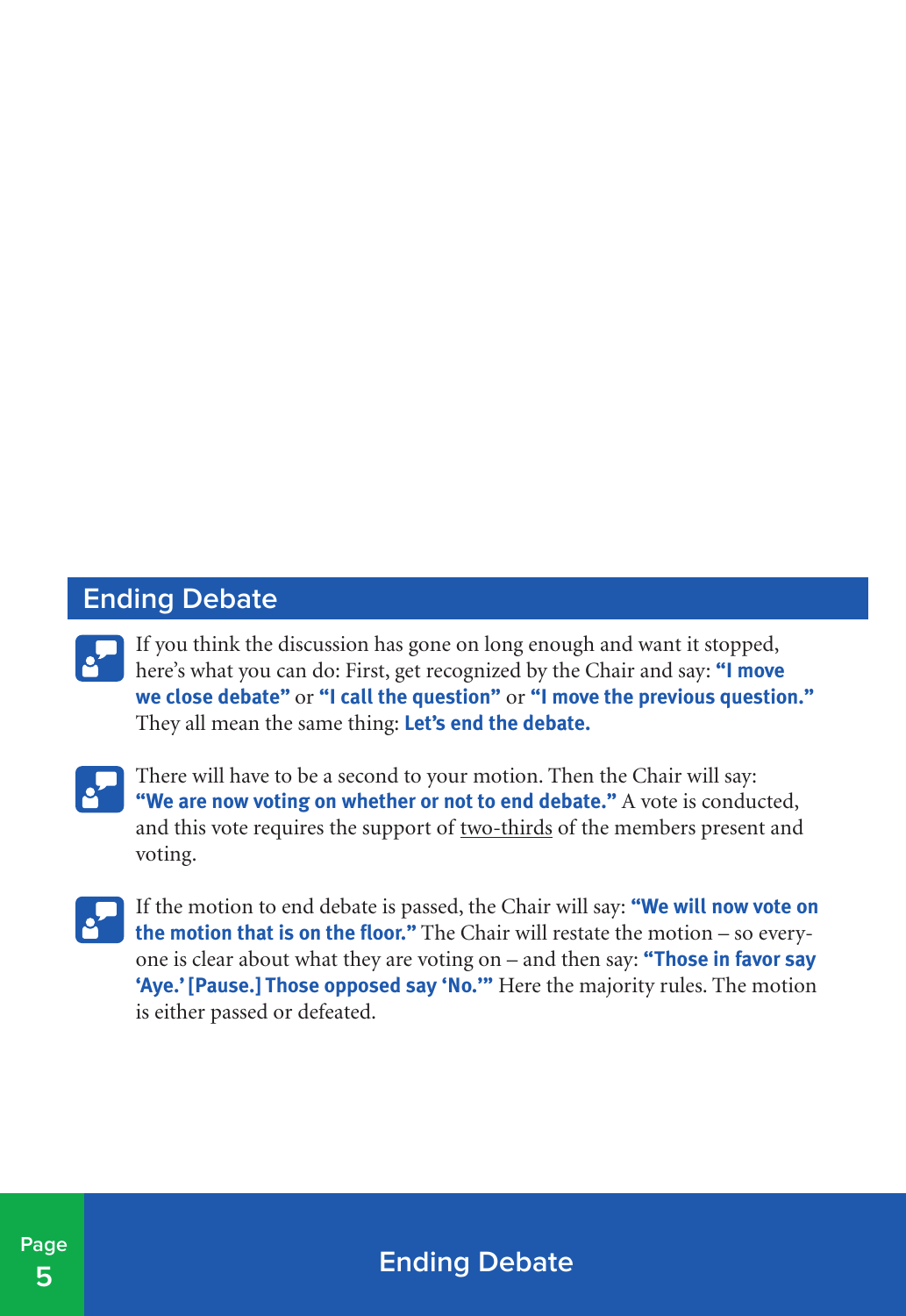### **Other "What-to-Do's" in Meetings**

Here are examples of some common things that may happen during meetings, along with "what to do" when they happen.

• **The meeting gets confusing and you are not sure what is going on.**



**Stand up and state: "I rise for a point of information."** The Chair will then ask you what you want to know and you can ask the Chair your question.

• **You think a member is not speaking to the motion on the floor.**



Stand up and say: **"I rise on a point of order."** The Chair will then ask for your point and, once you have stated your concern, the Chair must rule on whether the person's remarks are or are not "out of order."

• **You think the Chair has made a ruling that is wrong, and the error is serious enough that it should be corrected.**



Stand up and say: **"I would like to appeal the ruling of the Chair."** The question of whether to uphold the ruling of the Chair or agree with your appeal is then put to a vote by the members. The members make the final decision by majority vote.

- **You believe that more information or time is needed for the group to make a good decision on the motion being discussed, and you want to postpone the decision.**
	-

There are a couple things you can do. First, you can move to postpone the motion. After being recognized by the Chair, say: **"I move that we postpone this matter to**  $\cdot$  **'** If there is a second, the Chair will call for a discussion and vote on postponing the entire issue.



A second option is to refer the motion to a committee. Get recognition from the Chair and say (again using the example of the publication of a newsletter): **"I move we refer the motion to the Communications Committee."** This also requires a second BUT a motion to refer can be debated and amendments can be offered.

# **Other "What-to-Do's" in Meetings**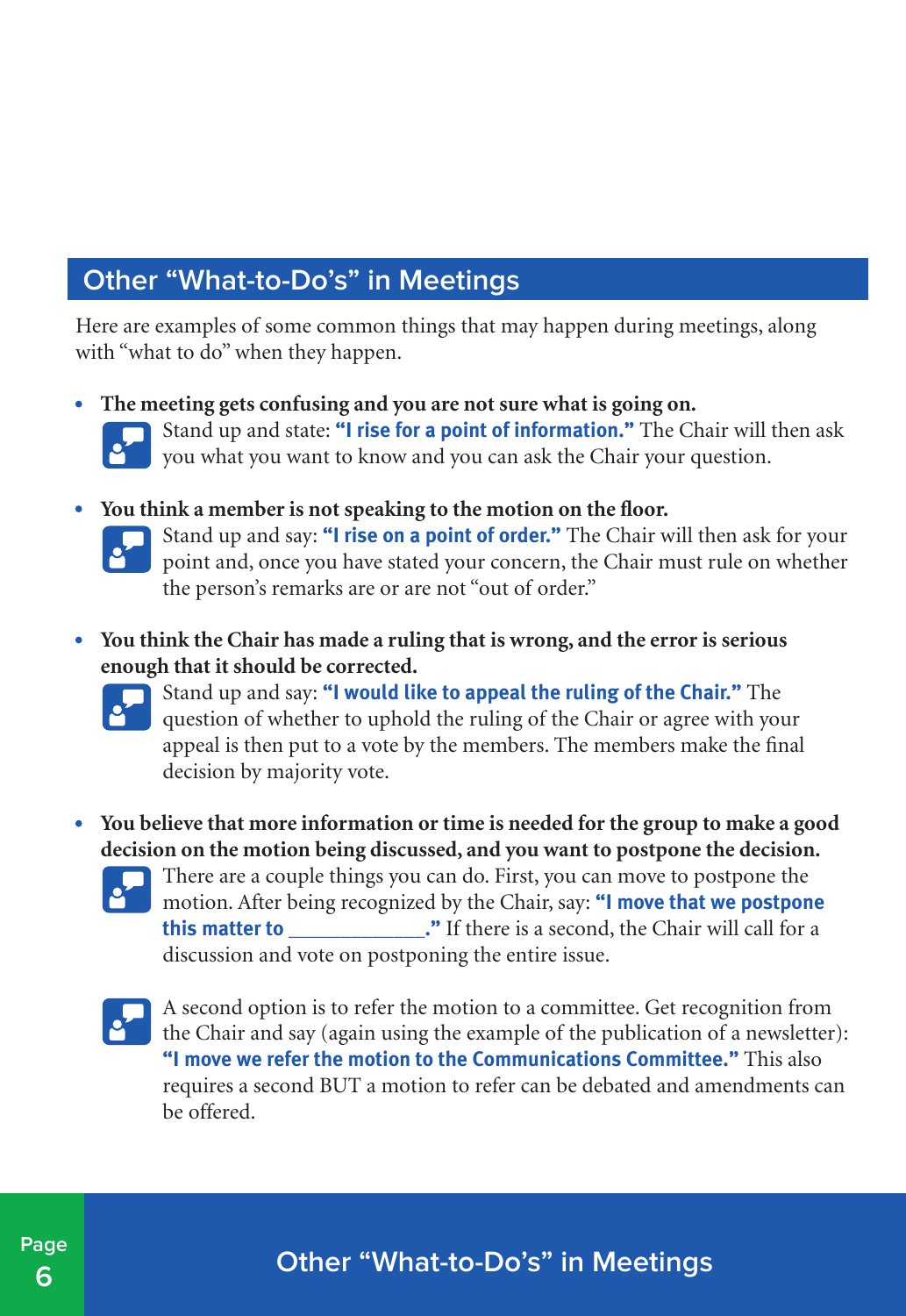#### **Membership Meetings: What to Remember**

Here are some important things to remember about participating in local union membership meetings:

- **1:** You have the right to express your opinion on the issues being discussed at your local meetings.
- **2:** You also have the responsibility to respect the right of other members to voice their opinions.
- **3:** If you follow those guidelines, you and your fellow members will make good, informed decisions that benefit the union and its members, AND you will help make your meetings a place where participation and involvement truly are valued and encouraged.



**Membership Meetings: What to Remember**

**Page 7**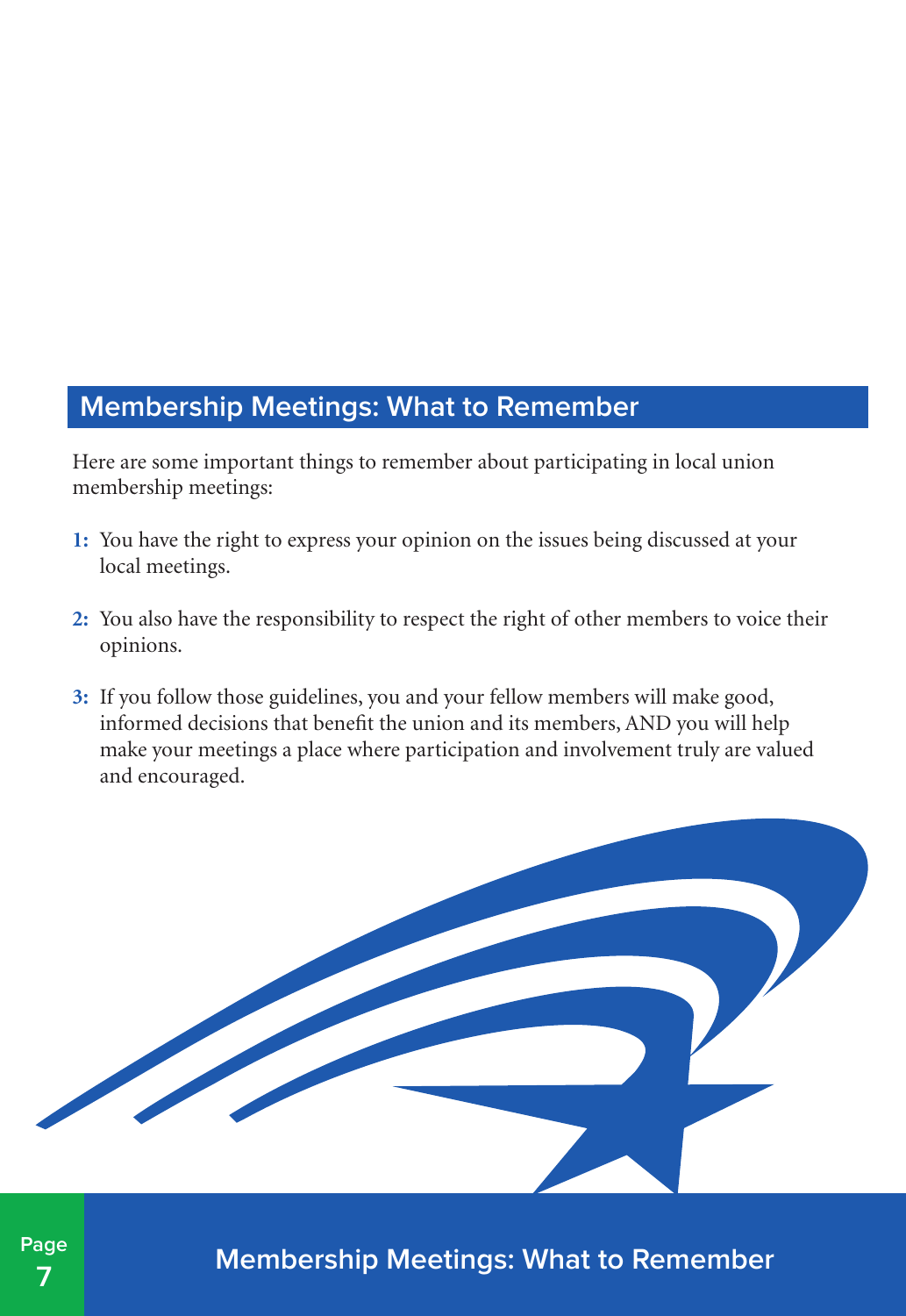# Robert's Rules of Order Chart of Motions & Procedures

These motions are listed in order of precedence. A motion can be introduced if it is higher on the chart than the pending motion.

| <b>Purpose</b>                            | <b>You Say</b>                                               | Can<br><b>Interrupt</b> | <b>Requires</b><br>a Second | <b>Debatable</b> | <b>Can be</b><br><b>Amended</b> | <b>Vote</b><br><b>Required</b> |
|-------------------------------------------|--------------------------------------------------------------|-------------------------|-----------------------------|------------------|---------------------------------|--------------------------------|
| Close the<br>meeting                      | I move to<br>adjourn                                         | <b>No</b>               | Yes                         | <b>No</b>        | <b>No</b>                       | Majority                       |
| Register a<br>complaint                   | I rise to a<br>question of<br>privilege                      | Yes                     | <b>No</b>                   | <b>No</b>        | <b>No</b>                       | None                           |
| Lay the<br>motion<br>aside<br>temporarily | I move to<br>table the<br>motion                             | <b>No</b>               | Yes                         | <b>No</b>        | <b>No</b>                       | Majority                       |
| End<br>debate                             | I call the<br>question;<br>OR I move<br>to end<br>debate     | <b>No</b>               | Yes                         | <b>No</b>        | <b>No</b>                       | 2/3                            |
| Limit or<br>extend<br>debate              | I move that<br>debate be<br>limited to                       | <b>No</b>               | Yes                         | <b>No</b>        | Yes                             | 2/3                            |
| Postpone<br>to a<br>certain time          | I move to<br>postpone<br>the motion<br>to                    | <b>No</b>               | Yes                         | Yes              | Yes                             | Majority                       |
| Refer to a<br>committee                   | I move to<br>refer the<br>motion to                          | <b>No</b>               | Yes                         | Yes              | Yes                             | Majority                       |
| Modify the<br>wording of<br>the motion    | I move to<br>amend the<br>motion by                          | <b>No</b>               | Yes                         | Yes              | Yes                             | Majority                       |
| Postpone<br>the decision<br>indefinitely  | I move<br>that the<br>motion be<br>postponed<br>indefinitely | <b>No</b>               | Yes                         | Yes              | <b>No</b>                       | Majority                       |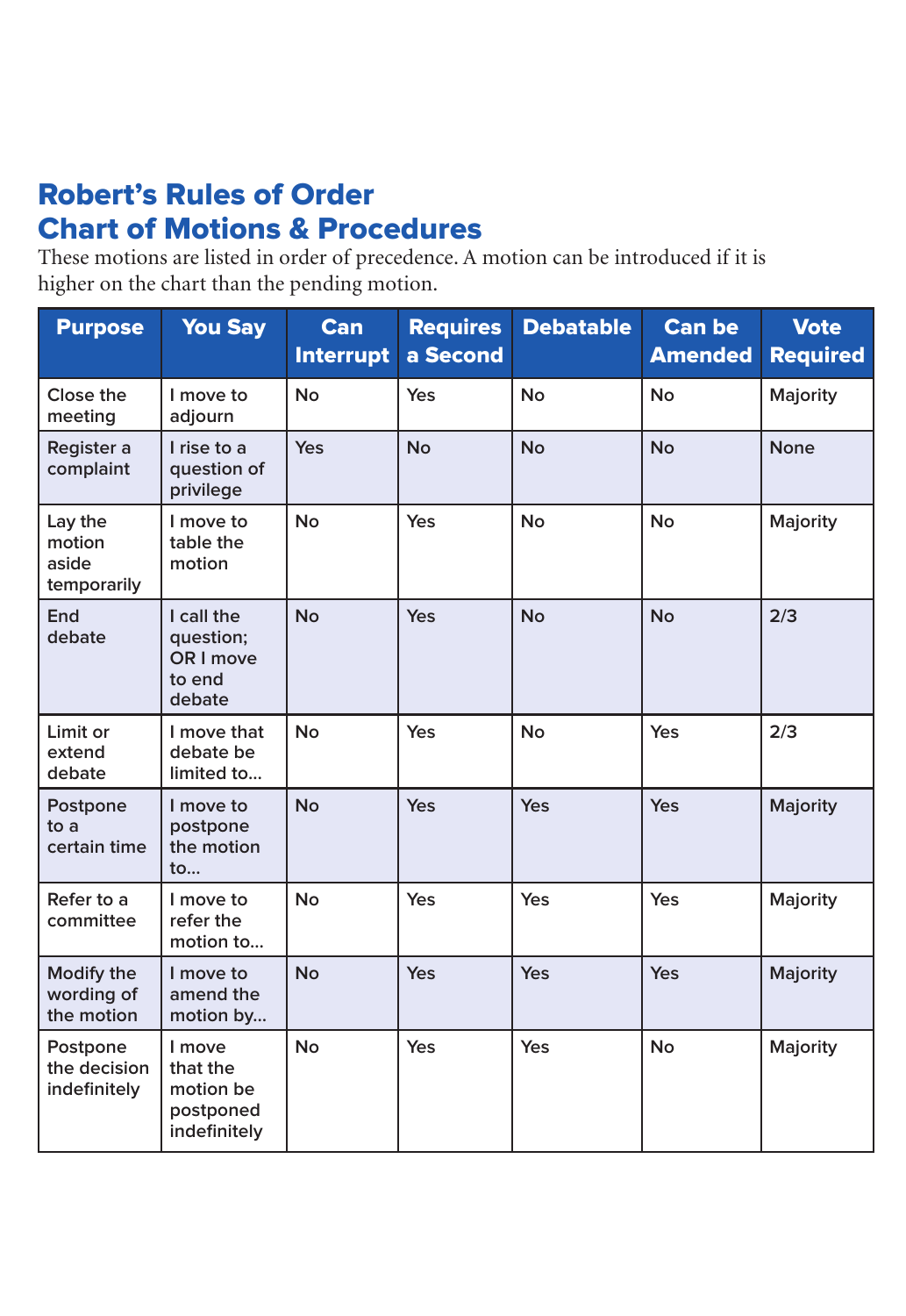No order of precedence. These motions arise incidentally and are decided immediately.

| <b>Purpose</b>                                             | <b>You Say</b>                           | <b>Can</b><br><b>Interrupt</b> | <b>Requires</b><br>a Second | <b>Debatable</b> | <b>Can be</b><br><b>Amended</b> | <b>Vote</b><br><b>Required</b> |
|------------------------------------------------------------|------------------------------------------|--------------------------------|-----------------------------|------------------|---------------------------------|--------------------------------|
| Enforce the<br>rules                                       | Point of<br>order                        | Yes                            | No                          | No               | No                              | None                           |
| Submit the<br>matter to<br>the group                       | I appeal the<br>decision of<br>the Chair | Yes                            | Yes                         | <b>Varies</b>    | <b>No</b>                       | <b>Majority</b>                |
| Suspend the<br>rules                                       | I move to<br>suspend the<br>rules        | No                             | Yes                         | No               | <b>No</b>                       | 2/3                            |
| Divide the<br>motion                                       | I move to<br>divide the<br>question      | <b>No</b>                      | Yes                         | <b>No</b>        | Yes                             | Majority                       |
| Demand<br>rising vote                                      | Lcall for a<br>division                  | Yes                            | No                          | No               | No                              | None                           |
| Ask a<br>question<br>about parlia-<br>mentary<br>procedure | Parliamen-<br>tary inquiry               | Yes                            | <b>No</b>                   | <b>No</b>        | <b>No</b>                       | <b>None</b>                    |
| Request for<br>information                                 | Point of<br>information                  | Yes                            | No                          | No               | <b>No</b>                       | None                           |

No order of precedence. Introduce only when nothing else is pending before the group.

| <b>Purpose</b>                       | <b>You Say</b>                      | Can<br><b>Interrupt</b> | <b>Requires</b><br>a Second | <b>Debatable</b>                                   | <b>Can be</b><br><b>Amended</b> | <b>Vote</b><br><b>Required</b>                  |
|--------------------------------------|-------------------------------------|-------------------------|-----------------------------|----------------------------------------------------|---------------------------------|-------------------------------------------------|
| Take the<br>matter from<br>the table | I move to<br>take from<br>the table | <b>No</b>               | Yes                         | <b>No</b>                                          | <b>No</b>                       | Majority                                        |
| Cancel a<br>previous<br>action       | I move to<br>rescind                | <b>No</b>               | <b>Yes</b>                  | <b>Yes</b>                                         | Yes                             | $2/3$ ; or<br><b>Majority</b><br>with<br>notice |
| Reconsider<br>a motion*              | I move to<br>reconsider<br>the vote | <b>No</b>               | Yes                         | Yes, if<br>motion it<br>applies to is<br>debatable | <b>No</b>                       | Majority                                        |

\* can be made only by someone who voted for the prevailing side in the previous vote on the motion

# **Robert's Rules of Order**